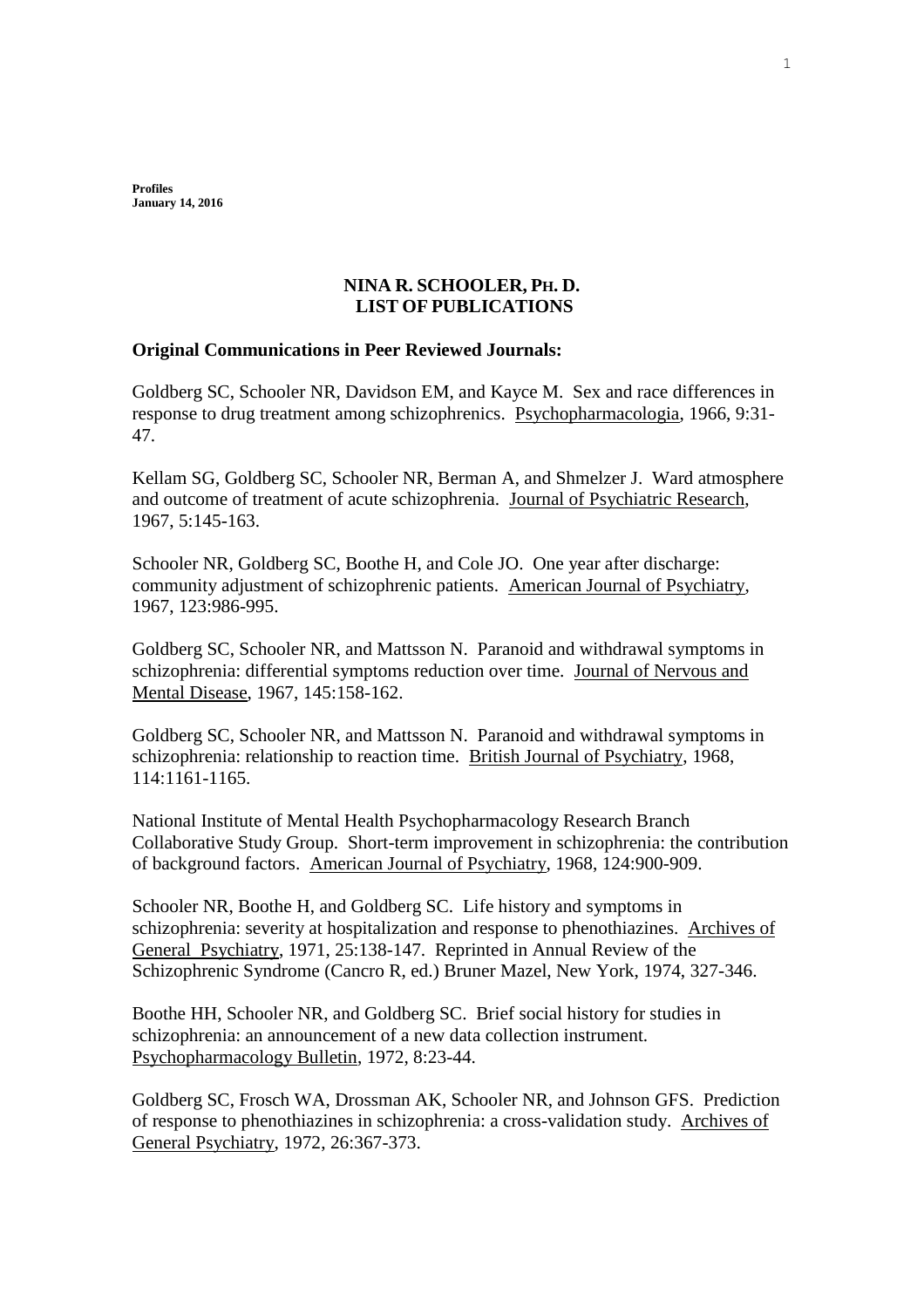Schooler NR, and Goldberg SC. Performance tests in a study of phenothiazines in schizophrenia: caveats and conclusions. Psychopharmacologia, 1972, 24:81-98.

Hogarty GE, Goldberg SC, Schooler NR, Ulrich RF, and the Collaborative Study Group. Drug and sociotherapy in the aftercare of schizophrenic patients: II. Two-year relapse rates. Archives of General Psychiatry, 1974, 31:603-608.

Hogarty GE, Goldberg SC, Schooler NR, and the Collaborative Study Group. Drug and sociotherapy in the aftercare of schizophrenic patients: III. Adjustments of nonrelapsed patients. Archives of General Psychiatry, 1974, 31:609-618.

Schooler NR, Levine J, and the NIMH-PRB Collaborative Fluphenazine Study Group. The initiation of long-term pharmacotherapy in schizophrenia: dosage and side effect comparisons between oral and depot fluphenazine. Pharmakopsychiatrie, 1976, 159- 169.

Goldberg SC, Schooler NR, Hogarty GE, and Roper M. Prediction of relapse in schizophrenic outpatients treated by drug and sociotherapy. Archives of General Psychiatry, 1977, 34:171-184.

Schooler NR, Collins PF, and Sakalis G. Statistical strategies for prediction of clinical response: performance tests as predictors of symptom reduction in psychopathology. Psychopharmacology Bulletin, 1978, 14:86-88.

Hogarty GE, Schooler NR, Ulrich R, Mussare F, Ferro P, and Herron E. Depot fluphenazine and social therapy in the aftercare of schizophrenic patients: relapse analyses of a two-year controlled trial. Archives of General Psychiatry, 1979, 36:1283- 1294.

Levine J, Schooler NR, and Cassano G. The role of depot neuroleptics in the treatment of schizophrenic patients. Psychological Medicine, 1979, 9:383-386.

Gelenberg AJ, Doller JC, Schooler NR, Mandel MR, and Mieske M. Acute extrapyramidal reactions with fluphenazine hydrochloride and fluphenazine decanoate. American Journal of Psychiatry, 1979, 136:217-219.

Schooler NR, Levine J, Severe J, Brauzer B, DiMascio A, Klerman G, and Tuason V. Prevention of relapse in schizophrenia: an evaluation of fluphenazine decanoate. Archives of General Psychiatry, 1980, 37:16-24.

Schooler NR. Neuroleptics and psychosocial treatments: a discussion. Schizophrenia Bulletin, 1980, 6 No. 1, 131-134.

Kane JM, and Schooler NR. Tardive dyskinesia workgroup report. Psychopharmaocology Bulletin, 1980, 16, No. 1, 35-36.

Schooler NR. How generalizable are the results of clinical trials? Psychopharmacology Bulletin, 1980, 16, No. 1, 29-31.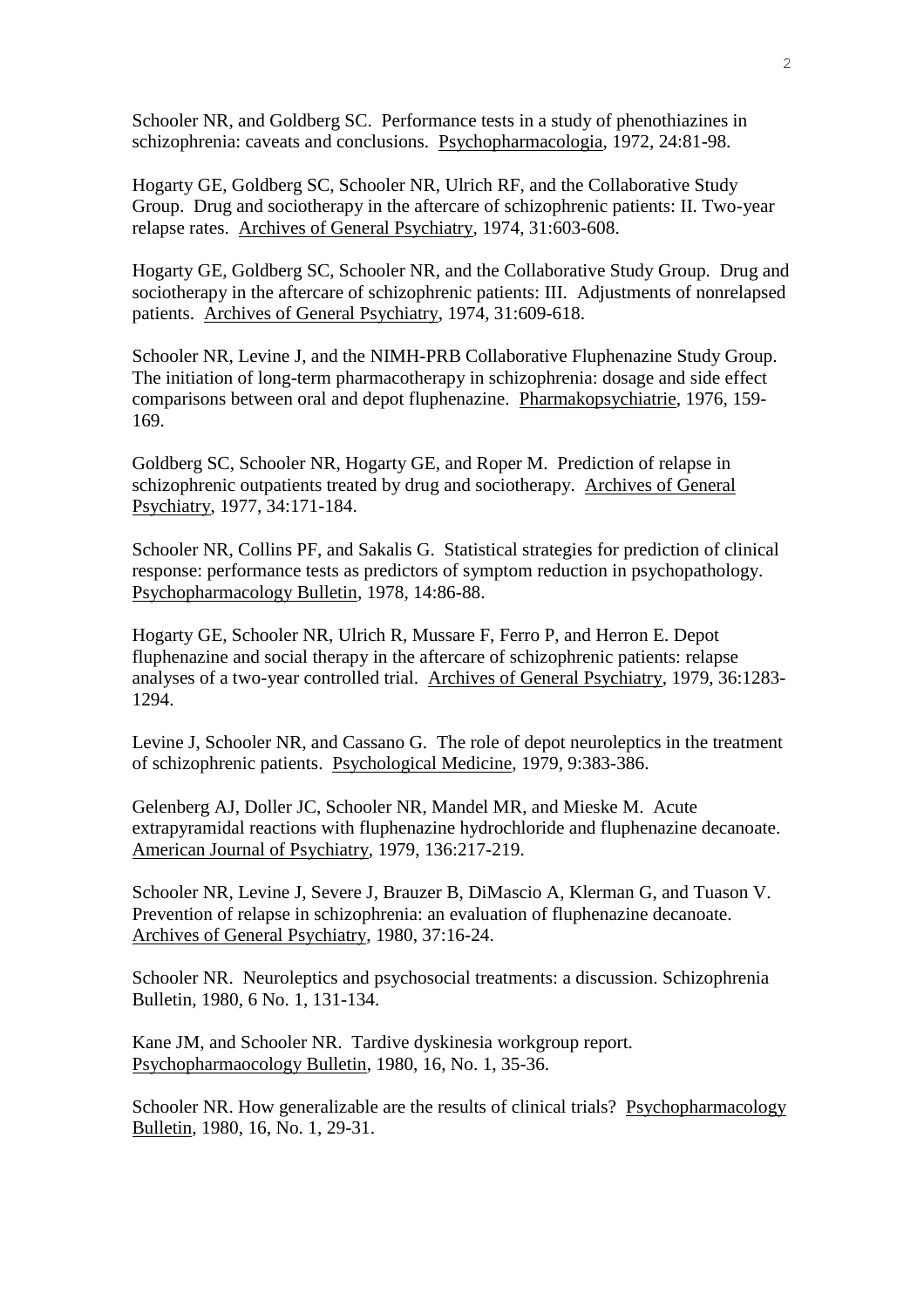Schooler NR. Priorities for treatment assessment research (TAR) in clinical psychopharmacology. Psychopharmacology Bulletin, 1980, 16, No. 2, 29-31.

Schooler NR, and Kane JM. Research diagnoses for tardive dyskinesia (RD-TD). Archives of General Psychiatry, 1982, 39:386-387.

Mandel MR, Severe JB, Schooler NR, Gelenberg AJ, and Mieske M. Development and prediction of postpsychotic depression in neuroleptic-treated schizophrenics. Archives of General Psychiatry, 1982, 39:197-203.

Schooler NR, and Levine J. Strategies for enhancing drug therapy of schizophrenia. American Journal of Psychotherapy, 1983, 38:521-531.

Carpenter WT Jr, and Schooler NR. Eds. New drug treatment strategies in schizophrenia. Schizophrenia Bulletin, 1983, 9:500-562.

Glazer WM, Moore DC, Schooler NR, Brenner LM, and Morgenstern H. Tardive dyskinesia: a discontinuation study. Archives of General Psychiatry, 1984, 41:623-627.

Gibbons RD, Lewine RRJ, Davis JM, Schooler NR, and Cole JO. An empirical test of a Kraepelinian vs. a Bleulerian view of negative symptoms. Schizophrenia Bulletin, 1985, 11:390-395.

Kane JM, Woerner M, Lieberman JA, Weinhold P, Florio W, Rubenstein M, Rotrosen J, Kurucz J, Mukherjee S, Bergmann K, and Schooler NR. The prevalence of tardive dyskinesia. Psychopharmacology Bulletin, 1985, 21:136-139.

Schooler NR. The efficacy of antipsychotic drugs and family therapies n the maintenance treatment of schizophrenia. Journal of Clinical Psychopharmacology, 1986, 6:11S-19S.

Levine J, and Schooler NR. SAFTEE: A technique for the systematic assessment of side effects in clinical trials. Psychopharmacology Bulletin, 1986, 22:343-381.

Alvir J, Schooler NR, Borenstein M, Woerner M, and Kane JM. The reliability of a shortened version of the SCL-90. Psychopharmacology Bulletin, 1986, 22:343-381.

Schooler NR, and Prien RF. Introduction: Placebos in psychopharmacology clinical trials: Scientific and ethical issues. Psychopharmacology Bulletin, 1988, 24:3.

Schooler NR. Research training for clinical trials in psychopharmacology. Psychopharmacology Bulletin, 1988, 24:303.

Schooler NR. Evaluation of drug-related movement disorders in the aged. Psychopharmacology Bulletin, 1988, 24:603-607.

Carpenter WT Jr, Schooler NR, Wise SW, et al. Treatment, services and environmental factors. Schizophrenia Bulletin, 1988, 14:427-438.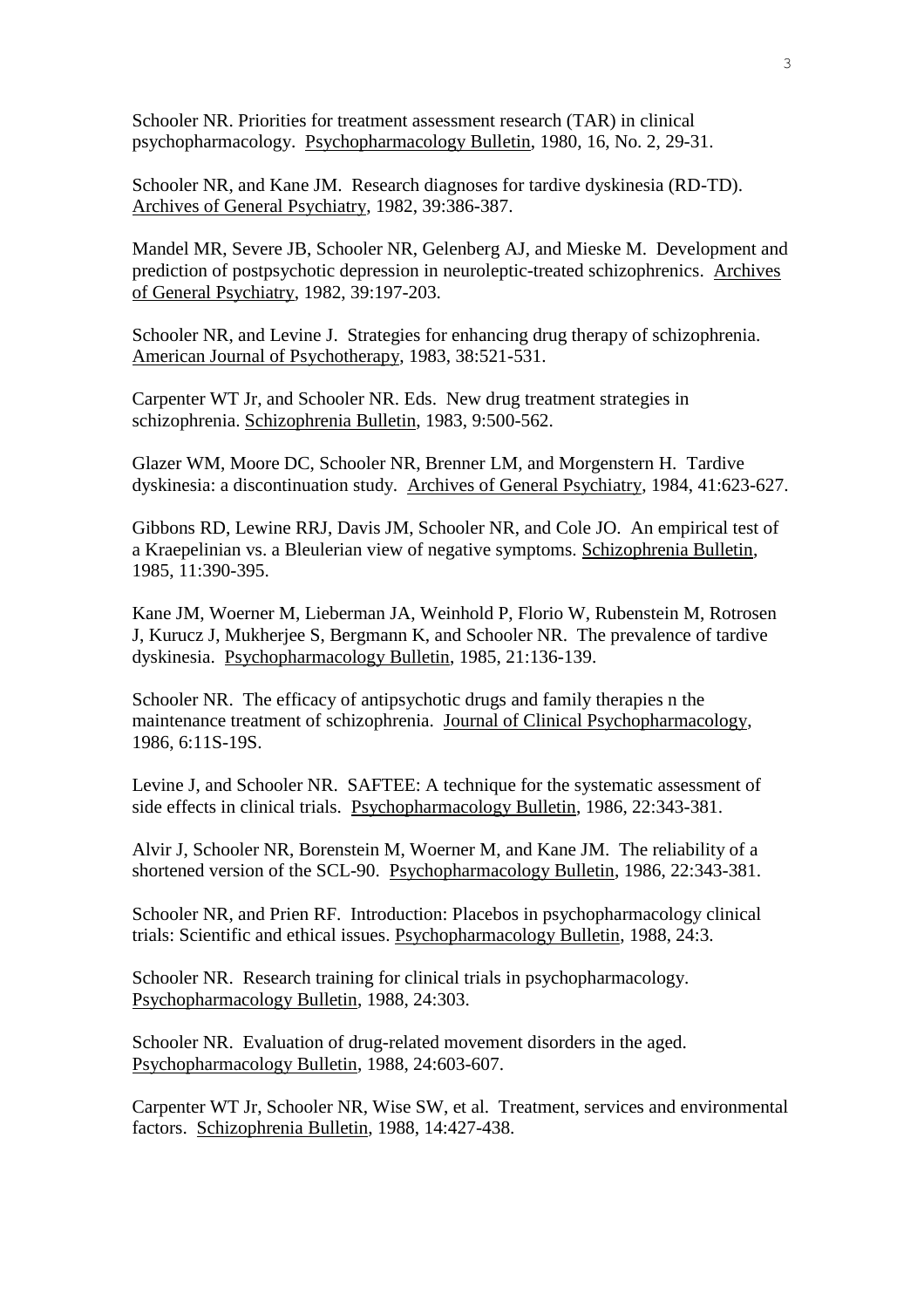Schooler NR. Introduction: Establishing the efficacy and safety of psychopharmacologic drugs: The role of the Food and Drug Administration (FDA) and Industry. Psychopharmacology Bulletin, 1989, 25:3-4.

Schooler NR, Keith SJ, Severe JB, Matthews S., et al. Acute treatment response and short term outcome in schizophrenia: First results of the NIMH Treatment Strategies in Schizophrenia Study. Psychopharmacology Bulletin, 1989, 25(3):331-335.

Glick ID, Jacobs M, Lieberman J, Simpson G, Schooler NR, et al. Prediction of short term outcome in schizophrenia: Depressive symptoms, negative symptoms, and extrapyramidal signs. Psychopharmacology Bulletin, 1989, 25 (3):344-347.

Glazer WM, Morgenstern H, Schooler NR, Berkman CS and Moore DC. Predictors of improvement in Tardive Dyskinesia following discontinuation of neuroleptic medication. British Journal of Psychiatry, 1990, 157:585-592.

van Kammen DP, and Schooler NR. Are biochemical markers for treatment resistant schizophrenia state dependent or traits? Clinical Neuropharmacology, 1990, 13:Suppl. 1, 16-28.

Schooler NR. Maintenance Medication for Schizophrenia: Strategies for Dose Reduction. Schizophrenia Bulletin, 1991, 17, 311-323.

Grisso T, Baldwin E, Blanck PD, Rotheram-Borus JM, Schooler NR, Thompson T. Standards in Research: APA's Mechanism for Monitoring the Challenges. American Psychologist, 1991, 46, 758-766.

Woerner MG, Kane JM, Lieberman JA, Alvir J, Bergmann KJ, Borenstein M, Schooler NR, et al. The prevalence of tardive dyskinesia. Journal of Clinical Psychopharmacology, 1991, 11(1): 34-42.

Keshavan MS, Schooler NR. First episode studies in schizophrenia: Criteria and characterization. Schizophrenia Bulletin, 1992, 18:491-513.

Blanck PD, Bellack AS, Rosnow RL, Rotheram-Borus MJ, Schooler, NR. Scientific rewards and conflicts of ethical choices in human subjects research. American Psychologist, 1992, 47, 959-965.

Levine J, Schooler NR. General versus specific inquiry with SAFTEE. (Letters to the Editors), Journal of Clinical Psychopharmacology, 1992, 12(6), 448.

Baker RW, Chengappa KNR, Baird JW, Steingard S, Christ MAG, Schooler NR: Emergence of obsessive-compulsive symptoms during treatment with clozapine. Journal of Clinical Psychiatry, 1992, 53:439-442.

Schooler NR, Keith SJ. The clinical research base for the treatment of schizophrenia. Psychopharmacology Bulletin, 1993, 29, 431-446.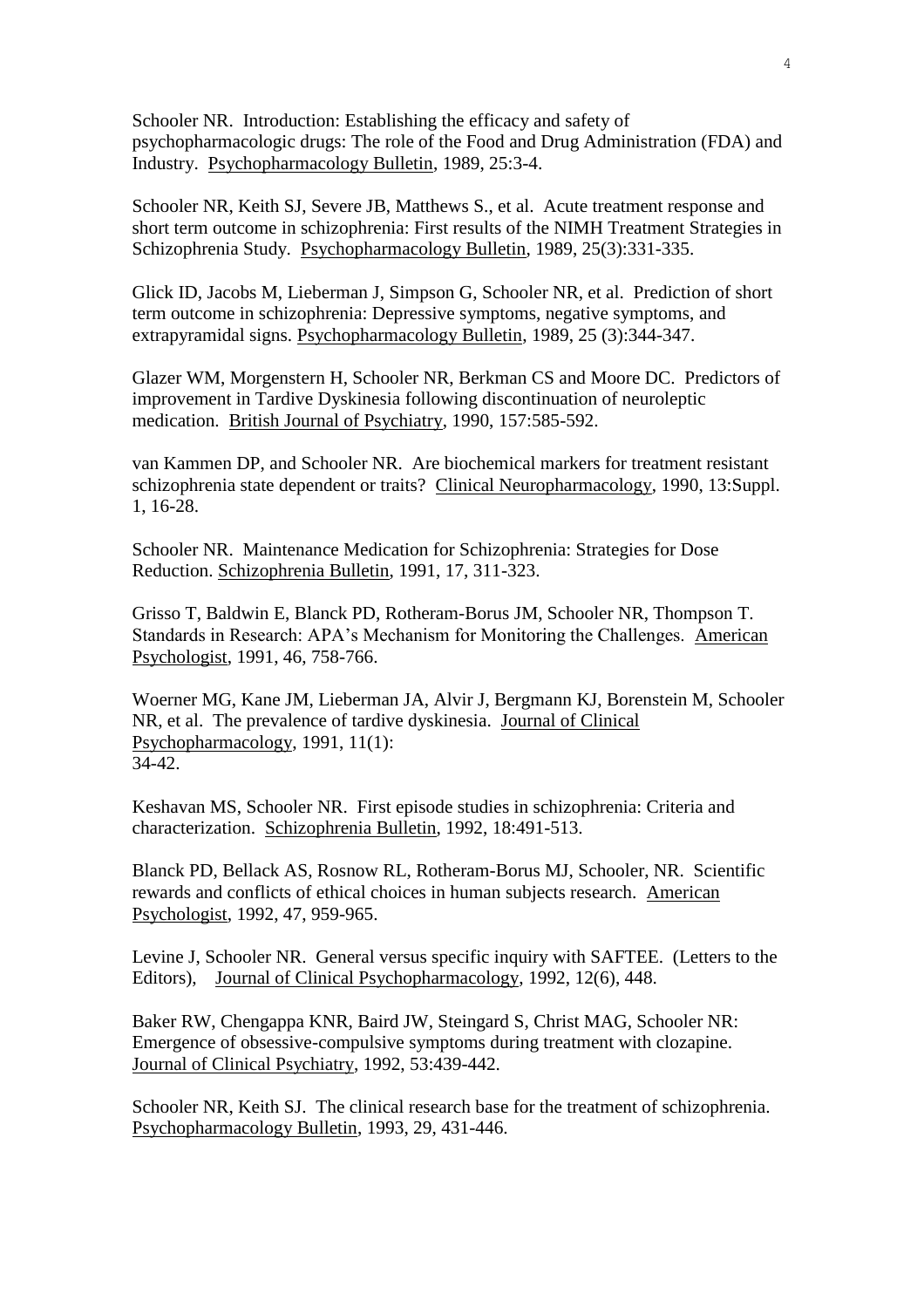Myers DE, Schooler NR, Zullo TG, Levin H. A retrospective study of the effects of edentulism on the severity rating of tardive dyskinesia. Journal of Prosthetic Dentistry, 1993, 69:578-581.

McEvoy JP, Schooler NR, Friedman E, Steingard S, Allen M. Use of psychopathology vignettes by patients with schizophrenia or schizoaffective disorder and by mental health professionals to judge patients' insight. American Journal of Psychiatry 1993, 150:1649-1653.

Weiden P, Schooler NR, Severe JB, Lee JH, Schulz SC. Stabilization and depot neuroleptic dosages. Psychopharmacology Bulletin, 1993, 29, 269-275.

Schooler NR. Reducing dosage in maintenance treatment of schizophrenia: Review and prognosis. British Journal of Psychiatry, 1993, 163 (suppl 22), 58-65.

Schooler NR. Negative symptoms n schizophrenia: Assessment of the effect of risperidone. Journal of Clinical Psychiatry, 1994, 55, 5(suppl), 22-28.

Schooler NR. Editorial: Translating treatment research findings to clinical action. American Journal of Psychiatry, 1994, 151:12, 1719-1721.

Schooler NR. Deficit symptoms in schizophrenia: negative symptoms versus neuroleptic-induced deficits. Acta Psychiatrica Scandinavica, 1994, 89, suppl 380, 21- 26.

Chengappa KNR, Shelton MD, Baker RW, Schooler NR, Baird J, Delaney J. The prevalence of akathisia in patients receiving stable doses of clozapine. Journal of Clinical Psychiatry, 1994, 55:142-145.

Sanders RD, Keshavan MS, Schooler NR. Neurologic exam abnormalities in neuroleptic-naive, first-break schizophrenia: Preliminary results. American Journal of Psychiatry, 1994, 151:1231-1233.

Mueser KT, Sayers SL, Schooler NR, Mance RM, Haas GL. A multisite investigation of the reliability of the Scale for the Assessment of Negative Symptoms. American Journal of Psychiatry, 1994, 151:1453-1462.

Steingard S, Allen M, Schooler, NR. A study of the pharmacologic treatment of medication compliant schizophrenics who relapse. Journal of Clinical Psychiatry, 1994, 55:470-472.

Smith TE, Shea MT, Schooler NR, Levin H, Deutsch A, Grabstein E. Personality traits in schizophrenia. Psychiatry, 1995, 58:99-112.

Schooler NR, Keith SJ, Severe JB, Matthews SM. Maintenance treatment in schizophrenia: a review of dose reduction and family treatment strategies. Psychiatric Quarterly, 1995, 66(4): 279-292.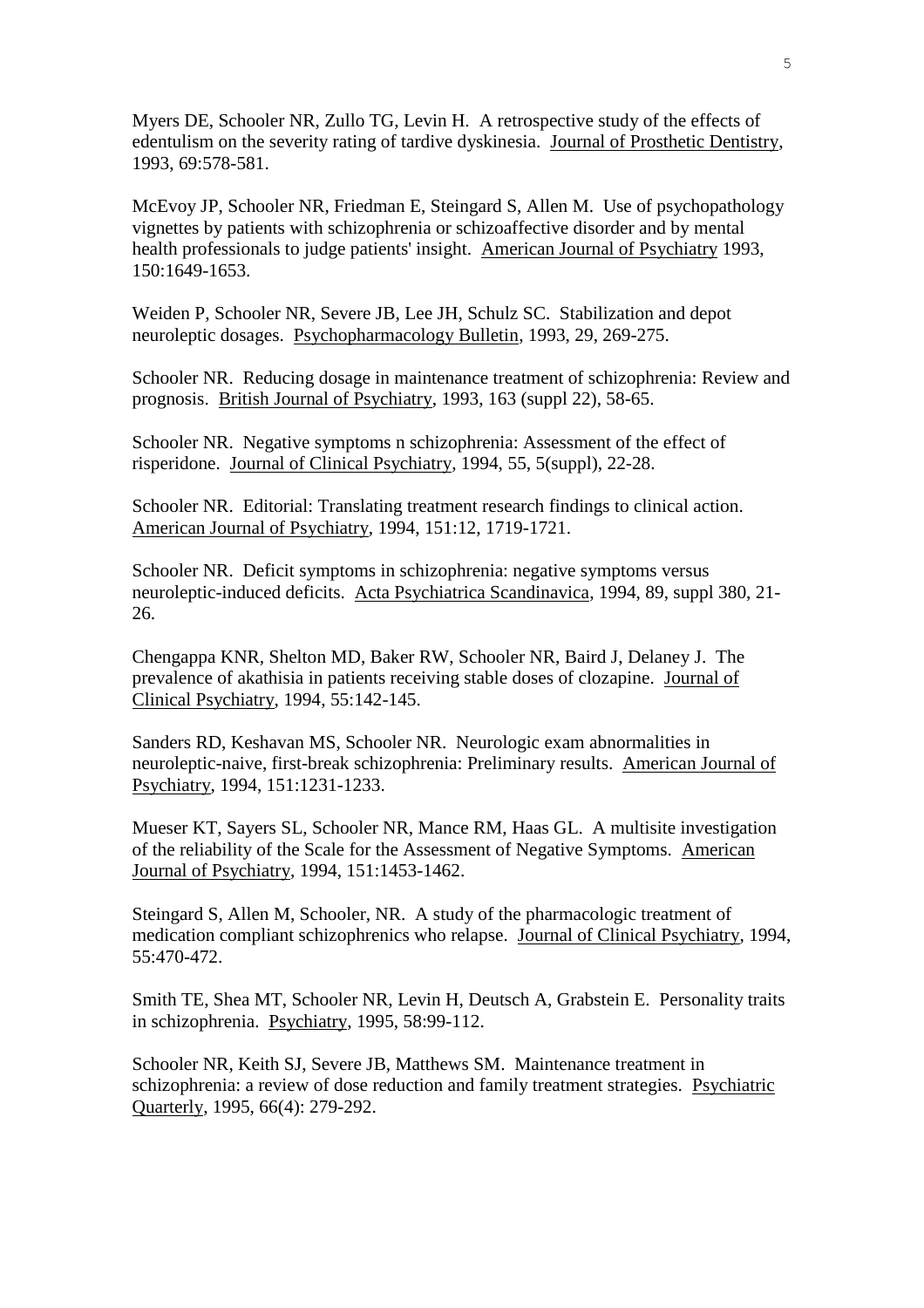Schooler NR. Integration of family and drug treatment strategies in the treatment strategies in the treatment of schizophrenia: a selective review. International Clinical Psychopharmacology, 1995, 10 (Suppl. 3): 73-80.

Schooler NR, Severe JB, AGlick ID, Hargreaves WA, Keith SJ, Weiden P. Transition from acute to maintenance treatment: prediction of stabilization. International Clinical Psychopharmacology, 1996, 11 (suppl 2):85-91.

Baker RW, Ames D, Umbricht DSG, Chengappa KNR, Schooler NR. Obsessivecompulsive symptoms in schizophrenia: A comparison of olanzapine and placebo. Psychopharmacology Bulletin, 1996, 32(1):89-93.

Chengappa KNR, Gopalani A, Haught MK, McChesney K, Baker RW, Schooler NR. The treatment of clozapine-associated agranulocytosis with granulocyte colonystimulating factor (G-CSF). Psychopharmacology Bulletin, 1996, 32 (1):111-121.

Schooler NR. Advances in maintenance treatment. Psychiatric Annals 1996, 26(8):519- 522.

Falloon IRH, McGill CW, Matthews SM, Keith SJ, Schooler NR. Family treatment for schizophrenia. Journal of Psychotherapy Practice and Research, 1996, 5:45-56.

Schooler, NR. Letter to the Editor - Haloperidol Dosing Strategies. American Journal of Psychiatry, 1996, 153:1108-1109.

Ames D, Wirshing WC, Baker RW, Umbricht DSG, Sun AB, Carter J, Schooler NR, Kane JM, Marder SR. Predictive value of eosinophilia for neutropenia during clozapine treatment. Journal of Clinical Psychiatry, 1996, 57(12):579-581.

Sweeney JA, Bauer KS, Keshavan MS, Haas GL, Schooler NR, Kroboth PD. Adverse effects of risperidone on eye movement activity: A comparison of risperidone and haloperidol in antipsychotic-naive schizophrenic patients. Neuropsychopharmacology, 1997, 16: 217-228.

Carpenter WT, Schooler NR, Kane, JM. The rationale and ethics of medication-free research in schizophrenia. Archives of General Psychiatry, 1997, 54:401-407.

Schooler NR, Keith SJ, Severe JB, Matthews SM, Bellack AS, Glick ID, Hargreaves WA, Kane JM, Ninan PT, Frances A, Jacobs M, Lieberman JA, Mance R, Simpson GM, Woerner MG. Relapse and rehospitalization during maintenance treatment of schizophrenia: The effects of dose reduction and family treatment. Archives of General Psychiatry, 1997, 54:453-464.

Schooler NR. New anti-psychotic medications: strategies for evaluation and selected findings. Schizophrenia Research, 1997, 27:249-259.

Hogarty GE, Schooler NR, Baker RW. Psych. Services, 1998

Lieberman JA, Sheitman B, Chakos M, Robinson D, Schooler NR, and Keith S. The development of treatment resistance in patients with schizophrenia: A clinical and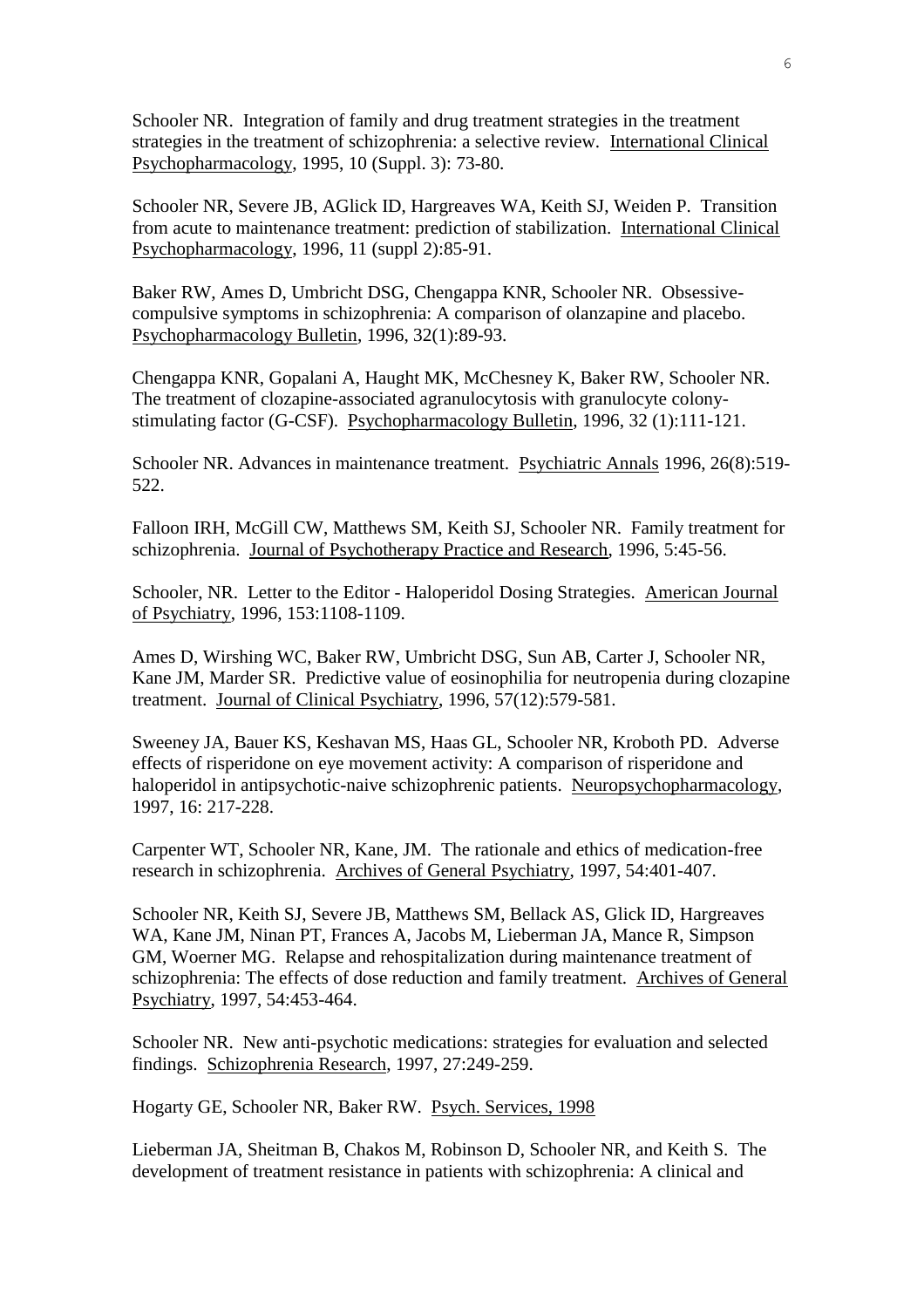pathophysiologic perspective. Journal of Clinical Psychopharmacology, 1998, 18(2):20S-24S.

Schooler NR. What has research taught me about schizophrenia? The Journal of the California Alliance for the Mentally Ill, 1998, 9(1):68-69.

Schooler NR. Comments on article by Tran and Colleagues, ADouble-blind comparison of olanzapine versus risperidone in treatment of schizophrenia and other psychotic disorders@. Journal of Clinical Psychopharmacology, 1998, 18(2):174-175.

Sweeney JA, Luna R, Srinivasagam NM, Keshavan MS, Schooler NR, Haas GL, Carl JR. Eye tracking abnormalities in schizophrenia: evidence for dysfunction in the frontal eye fields. Biological Psychiatry, 1998, 44(8): 698-708.

Thompson J, Chengappa KNR, Good CB, Baker RW, Kiewe RP, Benzer J, and Schooler NR. Hepatitis, hyperglycemia, pleural effusion, eosinophilia, hematuria and proteinuria occurring early in clozapine treatment. International Clinical Psychopharmacology, 1998, 13(2):95-98.

Ahmed S, Chengappa KNR, Naidu VR, Baker RW, Parepally H, and Schooler NR. Clozapine withdrawal-emergent dystonias and dyskinesias: A case series. Journal of Clinical Psychiatry 1998, 59:472-477.

Kane JM, Aguglia E, Altamura AC, Gutierrez JL, Brunello N, Fleischhacker WW, Gaebel W, Gerlach J, Kissling W, Lapierre YD, Lindstrom E, Mendlewicz J, Racagni G, Carulla LS, and Schooler NR. Guidelines for depot antipsychotic treatment in schizophrenia. European Neuropsychopharmacological, 1998, 8(1):55-66.

Keshavan MS, Schooler NR, Sweeney JA, Haas GL, and Pettegrew JW. Research and treatment strategies in first-episode psychoses. British Journal of Psychiatry, 1998, 172(suppl 33):60-65.

Keshavan MS, Haas GL, Kahn CE, Aguilar E, Dick EL, Schooler NR, Sweeney JA, Pettegrew JW: Superior temporal gyrus and the course of early schizophrenia: progressive, static, or reversible? Journal of Psychiatric Research, 1998, 32(3-4): 161- 167.

Barch DM, Carter CS, Perlstein W, Baird J, Cohen JD, Schooler N: Increased stroop facilitation effects in schizophrenia are not due to increased automatic spreading activation. Schizophrenia Research, 1999, 39(1): 51-64.

DeQuardo JR, Keshavan MS, Bookstein FL, Bagwell WW, Green WD, Sweeney JA, Haas GL, Tandon R, Schooler NR, Pettegrew JR. Landmark-based morphometric analysis of first-episode schizophrenia. Biological Psychiatry, 1999, 45(10): 1321-1328.

Chengappa KN, Sheth S, Brar JS, Parepally H, Marcus S, Gopalani A, Palmer A, Baker RW, Schooler NR: Risperidone use at a state hospital: a clinical audit 2 years after the first wave of risperidone prescriptions. Journal of Clinical Psychiatry, 1999, 60(6): 373-378.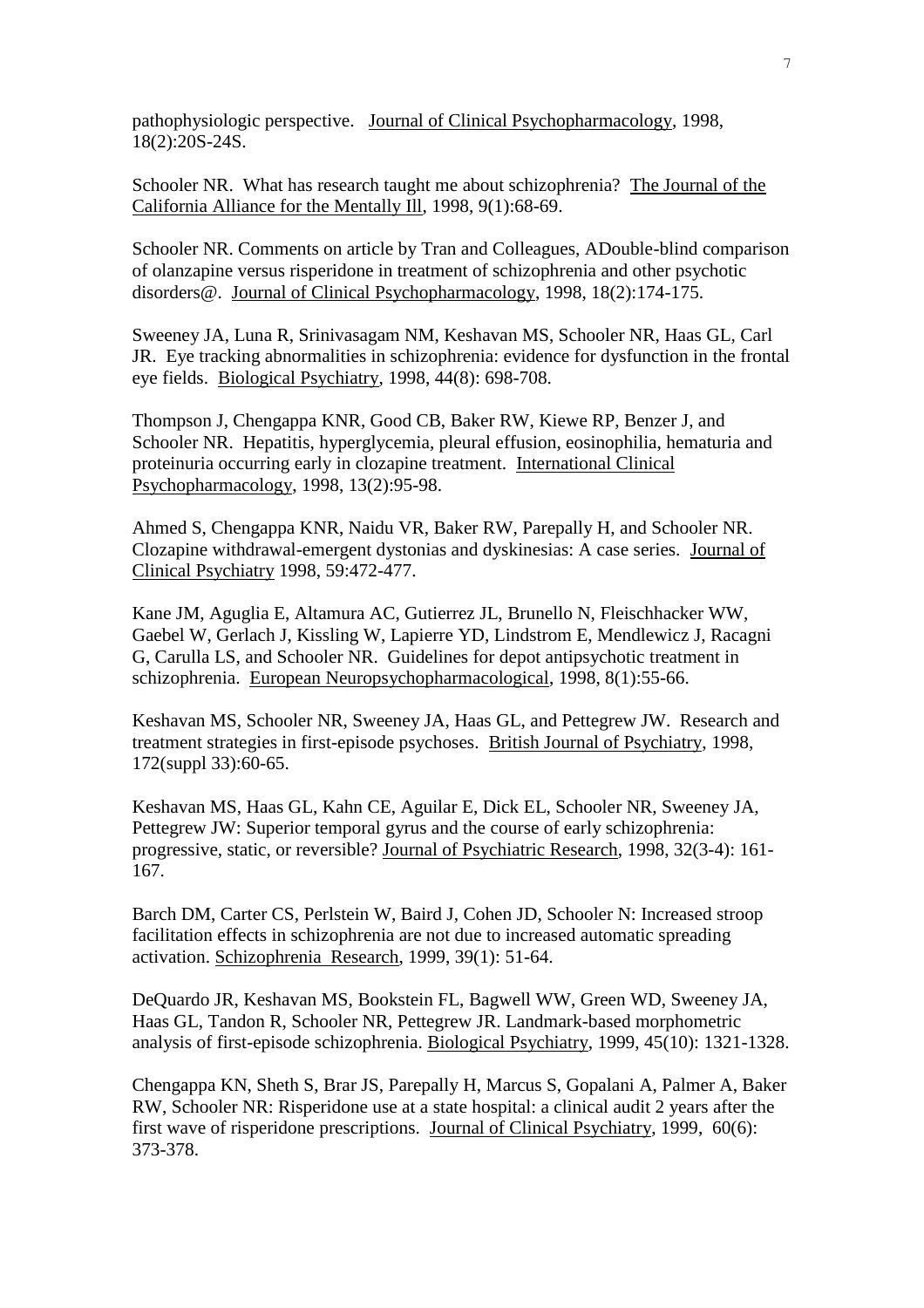Keshavan MS, Carter C, Haas G, Schooler NR: Schizophreniform disorder: exception probes the rule. American Journal of Psychiatry, 1999, 156(6): 971-972.

Robinson D, Woerner M, Schooler N. Intervention research in psychosis: issues related to clinical assessment. Schizophrenia Bulletin, 2000, 26(3):551-556.

Schooler NR, Fenton WS. Editors concluding remarks: psychosocial treatment: more than compassion and common sense? Schizophrenia Bulletin 2000, 26(1):153-155.

Fenton WS, Schooler NR. Evidence-based psychosocial treatment for schizophrenia. Schizophrenia Bulletin, 2000, 26(1): 1-3.

Fenton WS, Schooler NR. Editors= Introduction: Evident-Based Psychosocial Treatment for Schizophrenia. Schizophrenia Bulletin, 2000, 26:1-3.

Bellack AS, Haas GL, Schooler NR, Flory JD. Effects of behavioural family management on family communication and patient outcomes in schizophrenia. British Journal of Psychiatry, 2000, 177, 434-439.

Schooler NR, Fenton WS. Editors Concluding Remarks: Psychosocial Treatment: More Than Compassion and Common Sense?@ Schizophrenia Bulletin, 2000, 26:153-155.

Robinson D, Woerner MG, Schooler NR. Intervention research in psychosis: issues related to clinical assessment. Schizophrenia Bulletin 2000, 26:551-556.

Schooler NR. The statistical comparison of clinical trials. Journal of Clinical Psychiatry 2001,62 Suppl 9:35-7: discussion 38-9.

Mueser KT, Sengupta A, Schooler NR, Bellack AS, Xie H, Glick ID, Keith SJ. Family treatment and medication dosage reduction in schizophrenia: effects on patient social functioning, family attitudes, and burden Journal of Consulting and Clinical Psychology, 2001, 69(1):3-12

Schooler NR. The statistical comparison of clinical trials. J Clin Psychiatry. 2001, 62 Suppl 9:35-7

Kane JM, Marder SR, Schooler NR, Wirshing MC, Umbricht D, Baker RM, Wirshing DA, Safferman A, Ganguli R, Borenstein M, McMeniman M. Clozapine and haloperidol in moderately refractory schizophrenia: a six-month randomized and double-blind comparison. Arch Gen Psychiatry. 2001, 58(10): 965-972.

Chengappa KN, Vasile J, Levine J, Ulrich R, Baker R, Gopalani A, Schooler N. Clozapine: its impact on aggressive behavior among patients in a state psychiatric hospital. Schizophrenia Research. 2002, 53(2-3): 1-6.

Umbricht DS, Wirshing WC, Wirshing DA, MCMeniman M, Schooler NR, Marder SR, Kane JM. Clinical predictors of response to clozapine treatment in ambulatory patients with schizophrenia. J Clin Psychiatry 2002, 63:420-424.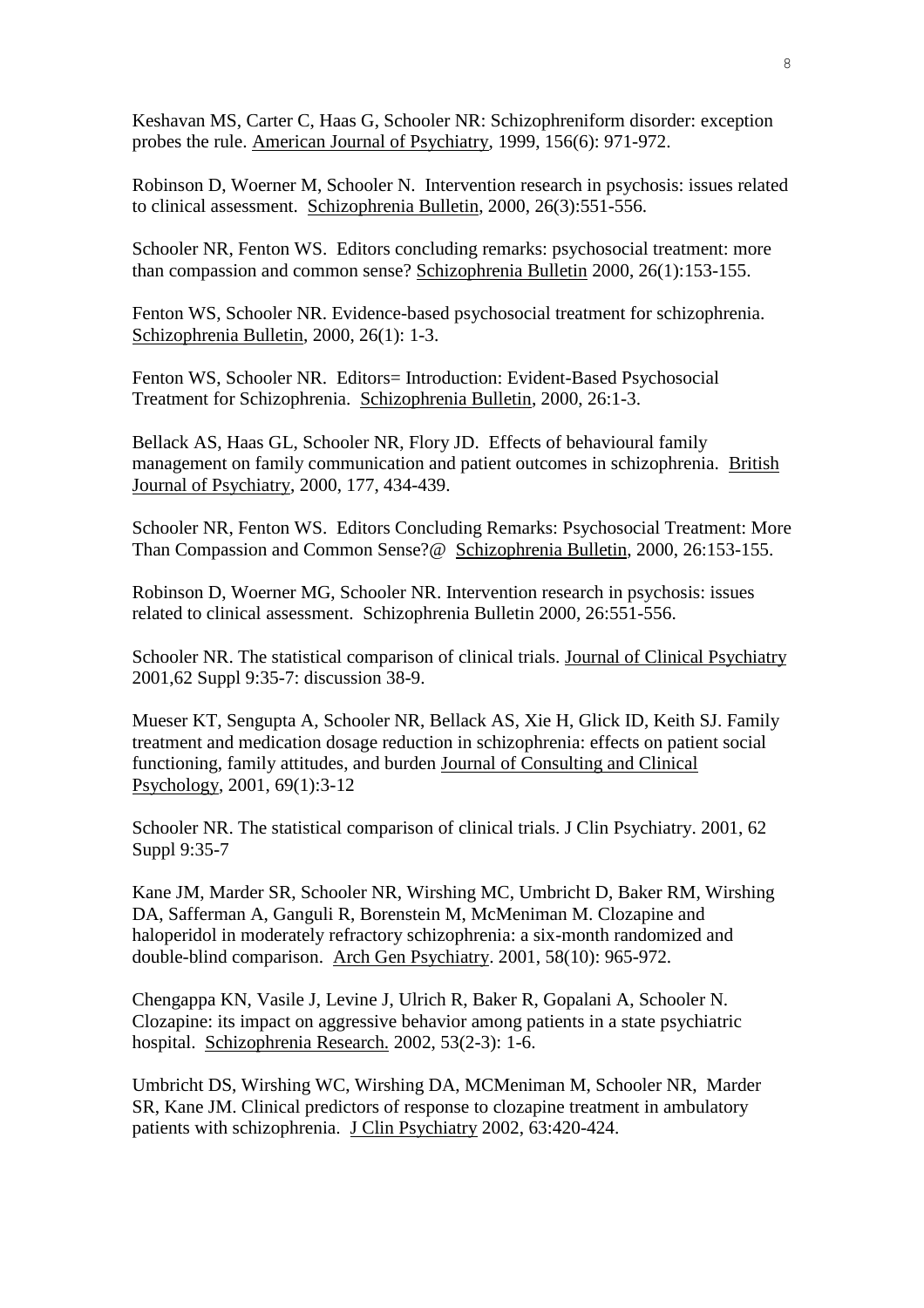Marder SR, Essock SM, Miller AL, Buchanan RW, Davis JM, Kane JM, Leberman J, Schooler NR. The Mount Sinai conference on the pharmacotherapy of schizophrenia. Schiz Bulletin 2002, 28:5-16.

Kane JM, Davis JM, Schooler NR, Marder S, Casey D, Brauzer B, Mintz J, Conley R. A multicenter study of haloperidol decanoate in the maintenance treatment of schizophrenia. Am J Psychiatry 2002, 159:554-560.

Schooler NR, O'Connor R. Penultimate observation carried forward (POCF): a new approach to analysis of long-term symptom change in chronic relapsing conditions. Schiz Research 2002, 53:1769.

Keshavan MS, Sanders RS, Sweeney J, Diwadkar VA, Goldstein G, Pettegrew JW, Schooler NR. Diagnostic specificity and neuroanatomical validity of neurological abnormalities in first episode psychoses. Am J Psychiatry 2003,

Schooler NR.. Relapse and rehospitalization: comparing oral and depot antipsychotics. J Clin Psychiatry 2003, 64:13-16.

Schur SB, Sikich L, Findling RL and 9 others including Schooler NR. Treatment recommendations for the use of antipsychotics for aggressive youth (TRAAY) Part I:a review. J Am Acad Child Adolesc Psychiatry 2003, 42:132-144.

Pappadopulos E, Macintyre I, Crismon ML , Findling RL, Malone RP, Derivan A, Schooler NR et al . Treatment recommendations for the use of antipsychotics for aggressive youth (TRAAY) Part II. J Am Acad Child Adolesc Psychiatry 2003, 42:145-161.

Bellack AS, Schooler NR, Marder SR, Kane JM et al. Clozapine and risperidone affect social competences and problem solving. Am J Psychiatry 2004, 161:364-367.

Marder SR, Essock SM, Miller AL & 21 others including Schooler NR. Physical health monitoring of patients with schizophrenia. Am J Psychiatry 2004, 161:1334-1349, 2004.

 Miller AL, Hall CS Buchanan RW & 16 others including Schooler NR. The Texas Medication Algorithm Project algorithm for schizophrenia: 2003 update. J Clin Psychiatry 2004, 65:500-506

 Keshavan MS, Rabinowitz J et al Schooler N. Correlates of insight in first episode schizophrenia, Schizophrenia Res 2004, 70:

 Keshavan MS, Duggal HS, Veeragandham G, McLaughlin NM, Montrose DM, GL and Schooler NR. Personality dimensions in first-episode psychosis. Am J. Psychiatry 2005, 162:102-109.

 Schooler NR, Rabinowitz J et al. Long term effects of risperidone and haloperidol in first episode schizophrenia. Am J Psychiatry 2005;162:947-953.

 McGurk S, Carter C, Goldman R, Green MF, Marder SR, Haiyi X, Schooler NR, Kane JM. The effects of clozapine and risperidone on spatial working memory in schizophrenia. Am J Psychiatry 2005, 162: 1013-1016.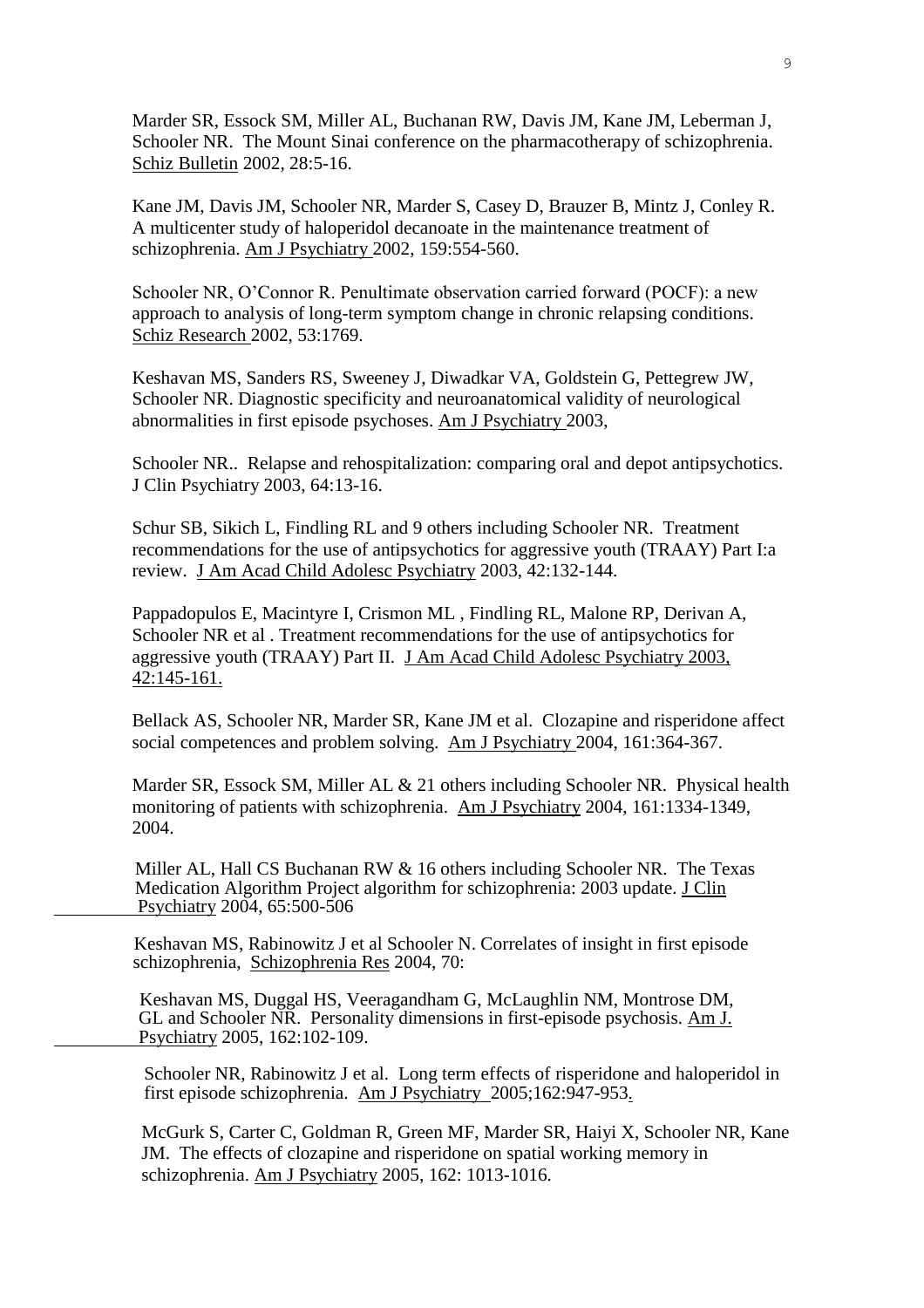Sevy S, Rosenthal M, Alvir J, Meyer S, Viswesvaraiah H, Gunduz-Bruce H, Schooler NR. Double-blind, placebo controlled study of modafinil for fatigue and cognition in schizophrenia patients treated with psychotropic medication. J Clin Psychiatry 2005. 66:839-843.

Gunduz-Bruce H, McMeniman M, Robinson D, Woerner M, Kane J, Schooler, N, Lieberman J. Duration of untreated psychosis and time to response for delusions and hallucintations. Am J Psychiatry 2005,

Robinson DR, Woerner MG, Napolitano B, Patel RC, Sevy SM, Gunduz-Bruce H, Soto-Perello SM, Mendelowitz A, Khadivi A, Miller R, McCormack J, Lorell BS, Lesser ML, Schooler NR, Kane JM. Randomized comparison of olanzapine and risperidone for first-episode schizophrenia: four month outcome. Am J Psychiatry 2006, 163:

Buchanan RW, Javitt DC, Marder SR, Schooler NR, Gold JM, McMahon RP, Heresco-Levy U, Carpenter WT. The cognitive and negative symptoms in schizophrenia trial (CONSIST); the efficacy of glutamatergic agents for negative symptoms and cognitive impairments. Am J Psychiatry 2007;164:1593-1602.

Schooler NR. Efficacy and safety of conventional and atypical antipsychotics in first episode schizophrenia: a review of the literature. Clin Schizophrenia and Related Pscyhoses. 2007;1:27-38

Moore TA, Buchanan RW, Buckley PF; Chiles JA, Conley RR, Crismon LD, Essock SM, Finnerty M, Marder SR, Miller DD, McEvoy JP, Robinson DG, Schooler NR, Shon SP, Stroup TS, Miller AL,.The Texas Medication Algorithm Project Antipsychotic Algorithm for Schizophrenia:2006 Update J Clin Psychiatry 2007, 68:

 Deutsch SI, Schwartz BL, Schooler NR, Rosse RB, Mastropaolo J, Gaskins B. First administration of cytidine diphosphocholine and galantamine in schizophrenia: a sustained alpha7 nicotinic agonist strategy. Clinical Neuropharmacology, 2008;31:34-39.

Deutsch SI, Rosse RB, Schwartz BL, Schooler NR, Gaskins BL, Long KD, Mastropaolo J. Effects of CDP-Choline and the Combination of CDP-Choline and Galantamine Differ in an Animal Model of Schizophrenia: Development of a Selective α7 Nicotinic Acetylcholine Receptor Agonist Strategy. European Journal of Pharmacology, 2008, 18:147-151.

Kemp AS, Schooler NR, Kalali AH, Alphs L, Anand R, Awad G, Davidson M, Dube S, Ereshefsky L, Gharabawi G, Leon AC, Lepine JP, Potkin S, Vermeulen A. What Is Causing the Reduced Drug-Placebo Difference in Recent Schizophrenia Clinical Trials and What Can be Done About It? *Schizophrenia Bull* 2008, advance access on line August 22, 2008 doi:10.1093/schbul/sbn10h

Blader JC, Schooler NR, Jensen PS, Pliszka SR, Kafantaris V. Adjunctive divalproex sodium vs. placebo for children with ADHD and aggression refractory to stimulant monotherapy. *Am J Psychiatry.* 2009 166:1399-1401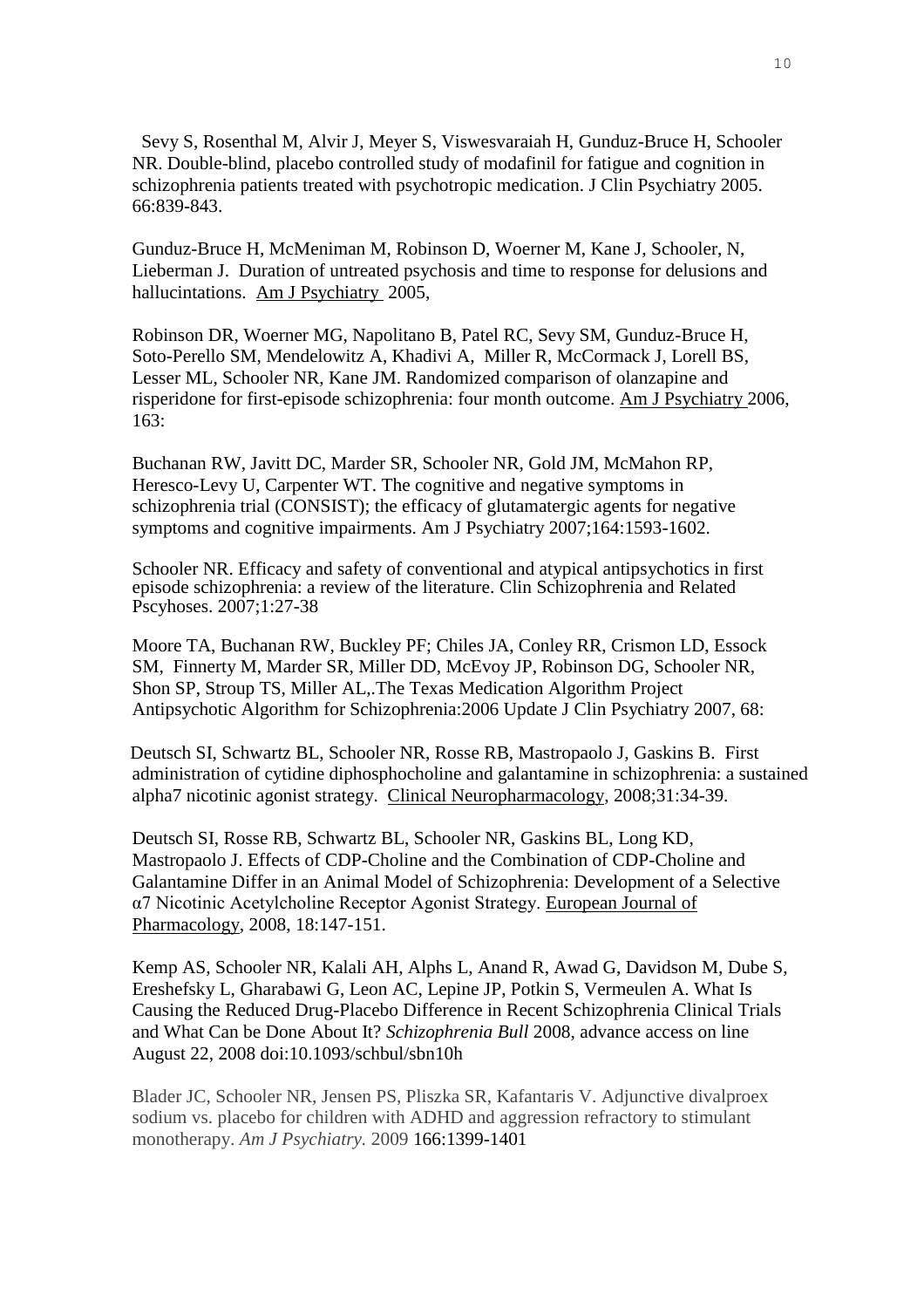Weiden PJ, Schooler NR, Weedon JC, Elmouchtari A, Sunakawa A, Goldfinger SM. Long-Acting Injectable Risperidone vs Continuation on Oral Atypical Antipsychotics for First-Episode Schizophrenia Patients: Initial RCT Adherence Outcomes. *J Clin Psychiatry.* 2009, 79:1397-1406.

Blader JC, Pliszka SR, Jensen PS, Schooler NR, Kafantaris V. Stimulant-responsive and stimulant-refractory aggressive behavior among children with ADHD. *Pediatrics* 2010;126(4):e796–e806

Canoso CM, Schooler N, Carrothers J, Turkoz I, Kosik-Gonzalez C, Bossie CA, Walling D, Lindenmayer JP. Paliperidone extended-release in schizo-affective disorder: a randomized controlled study comparing a flexible dose with placebo in patients treated with and without antidepressants and/or mood stabilizers. *J Clin Psychopharmacology* 2010, 30, 487-495.

Canoso CM, Lindenmayer JP, Kosik-Gonzalez C, Turkoz I, Carrothers J, Bossie CA, Schooler N.

A randomized, double-blind, placebo-controlled study of 2 dose ranges of paliperidone extended-release in the treatment of subjects with schizo-affective disorder. *J Clin Psychiatry* 2010, 71:587-598

Green MF, Schooler NR, Kern RS, Frese, FJ, Granberry W, Harvey PD, Karson CN, Peters N, Stewart M, Seidman LJ, Sonnenberg J, Stone WS, Walling D, Stover E, Marder SR. Evaluation of co-primary measures for clinical trials of cognition enhancement in schizophrenia. *Am J Psychiatry,* 2011:168:400-407

Essock SM, Schooler NR, Stroup TS, McEvoy JP, Rojas I, Jackson C, Covell NH. Effectiveness of switching from polypharmacy to monotherapy. *Am J Psychiatry* 2011 168; 702-708.

Weissman E, Jackson C, Schooler N, Goetz R, Essock E. Monitoring metabolic side effects when initiating treatment with second-generation antipsychotic medication. *Clinical Schizophrenia and Related Psychoses.* 2012:7; 201-207.

Covell NH, McEvoy JP, Schooler NR, Stroup TS, Jackson C, Rojas I, Essock SM. Effectiveness of switching from long-acting injectable fluphenazine or haloperidol decanoate to long-acting injectable risperidone microspheres. *J Clin Psychiatry* 2012: 73;660-675.

Weiden PJ, Schooler NR, Weedon JC, Elmouchtari A, Sunakawa-McMillan A. Longacting injectable medication maintenance treatment of "first-episode schizophrenia: a randomized effectiveness study. *J Clin Psychiatry* 2012:73;1224-1233.

Schooler NR: Can we incorporate psychosocial treatment interventions into psychopharmacology clinical trials? *J Clin Psychiatry*; 2012 Jul;73(7):1023-4 PMID: 22901351

Keefe RSE, Buchanan RW, Marder SR, Schooler NR, Dugar A, Zivkov M, Stewart M. Clinical Trials of Potential Cognitive-Enhancing Drugs in Schizophrenia: What Have We Learned So Far? *Schizophrenia Bull* 2013: 39; 417-435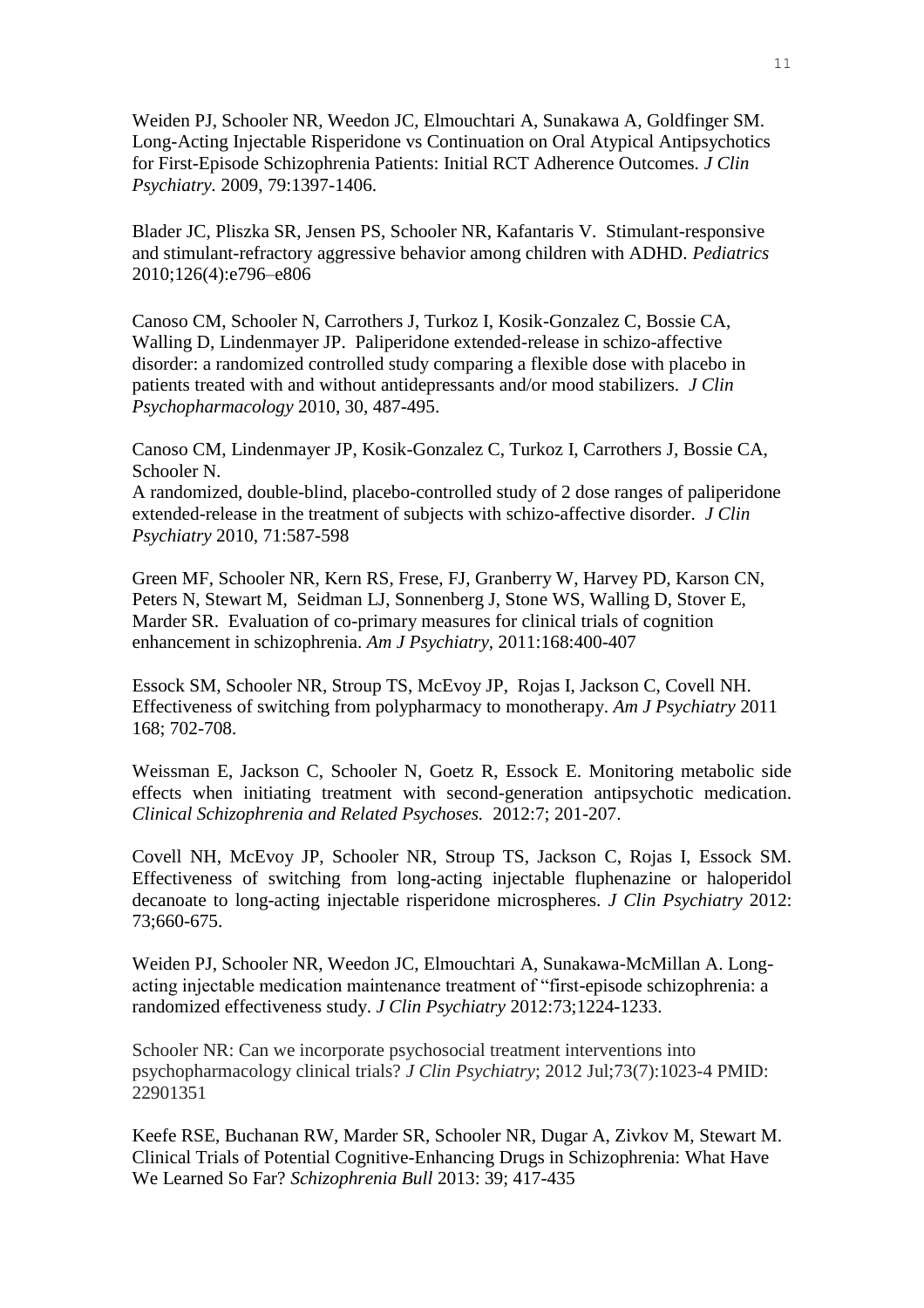Deutsch SI, Schwartz BL, Schooler NR, Brown CH, Rosse RB, Rosse SM. Targeting alpha-7 nicotinic neurotransmission in schizophrenia: A novel agonist strategy. *Schizophrenia Res* 2013:148;138-144.

Chawla JM, Pal H, Lai R, Raka J, Schooler N, Balhara YPS Comparison of efficacy between buprenorphine and tramadol in the detoxification of opiod (heroin-dependent subjects. *J Opiod Management* 2013:9;35-41.

Sapra M, Weiden PJ, Schooler NR, Sunakawa-McMillan A, Uzenoff S, Burkholder P. Reasons for adherence and non-adherence: a pilot study comparing first and multiepisode schizophrenia patients. *Clinical Schizophrenia and Related Psychoses.* 2014: Winter 199-206.

Buckley PF, Schooler NR, Goff DC, Hsiao J, Kopelowicz A, Lauriello J, Manschreck T, Mendelowitz A, M.D.Miller DD, Severe JB, Wilson DR, Ames D, Bustillo M, Mintz J, Kane JM. A Comparison of Second Generation Antipsychotic (SGA) Oral Medications versus a Long-Acting Injectable SGA: The PROACTIVE Study. *Schizophrenia Bull* 2014 doi: 10.1093/schbul/sbu067

Alphs L, Schooler N, Lauriello J. How study designs influence comparative effectiveness outcomes: The case of oral versus long-acting injectable antipsychotic treatment..., *Schizophr. Res*. (2014)<http://dx.doi.org/10.1016/j> schres.2014.04.024

Correll CU, Robinson DG, Schooler NR, Brunette MF, Mueser KT, Rosenheck R, Marcy P, Addington J, Estroff SE<sup>,</sup> Robinson J, Penn D, Azrin S, Goldstein A, Severe JB, Heinssen R, Kane JM. Cardiometabolic Risk in First Episode Schizophrenia-Spectrum Disorder Patients: Baseline Results from the Recovery After an Initial Schizophrenia Episode Early Treatment Program (RAISE-ETP) Study *JAMA Psychiatry* 2014 10 on line pub doi:10.1001/jamapsychiatry.2014.1314

Petrides G, Malur C, Braga R, Malhotra A, Shanghani S, John S, Goldberg T, Fink M, Schooler N, Kane J, Mendelowitz M. Electroconvulsive therapy augmentation in clozapine-resistant schizophrenia; a prospective, randomized study. *Am J Psychiatry* January 2015, Vol. 172, No. 1, pp. 52 - 58

Robinson DG, Schooler NR, Correll CU, Marcy P, Addington J, Brunette MF, Estroff SE, Mueser KT, Penn D, Robinson J, Rosenheck R, Severe J, Goldstein A, Azrin A, Heinnsen R, Kane JM Medication Prescription Practices for the Treatment of First Episode Schizophrenia-Spectrum Disorders: Data from the National RAISE-ETP Study. *Am J Psychiatry 2015* 172(3), pp. 237–248 <http://dx.doi.org/10.1176/appi.ajp.2014.13101355>

Kane JM, Schooler NR, Marcy P, Correll CU, Brunette MF, Mueser KT, Rosenheck RA, Addington J, Estroff SE, Robinson J, Penn, DL, Robinson DG. The RAISE Early Treatment Program for First Episode Psychosis: Background, Rationale and Study Design. *J Clin Psychiatry* In Press

Addington J, Heinssen, R, Robinson DG, Schooler NR, Marcy P, Brunette MF, Correll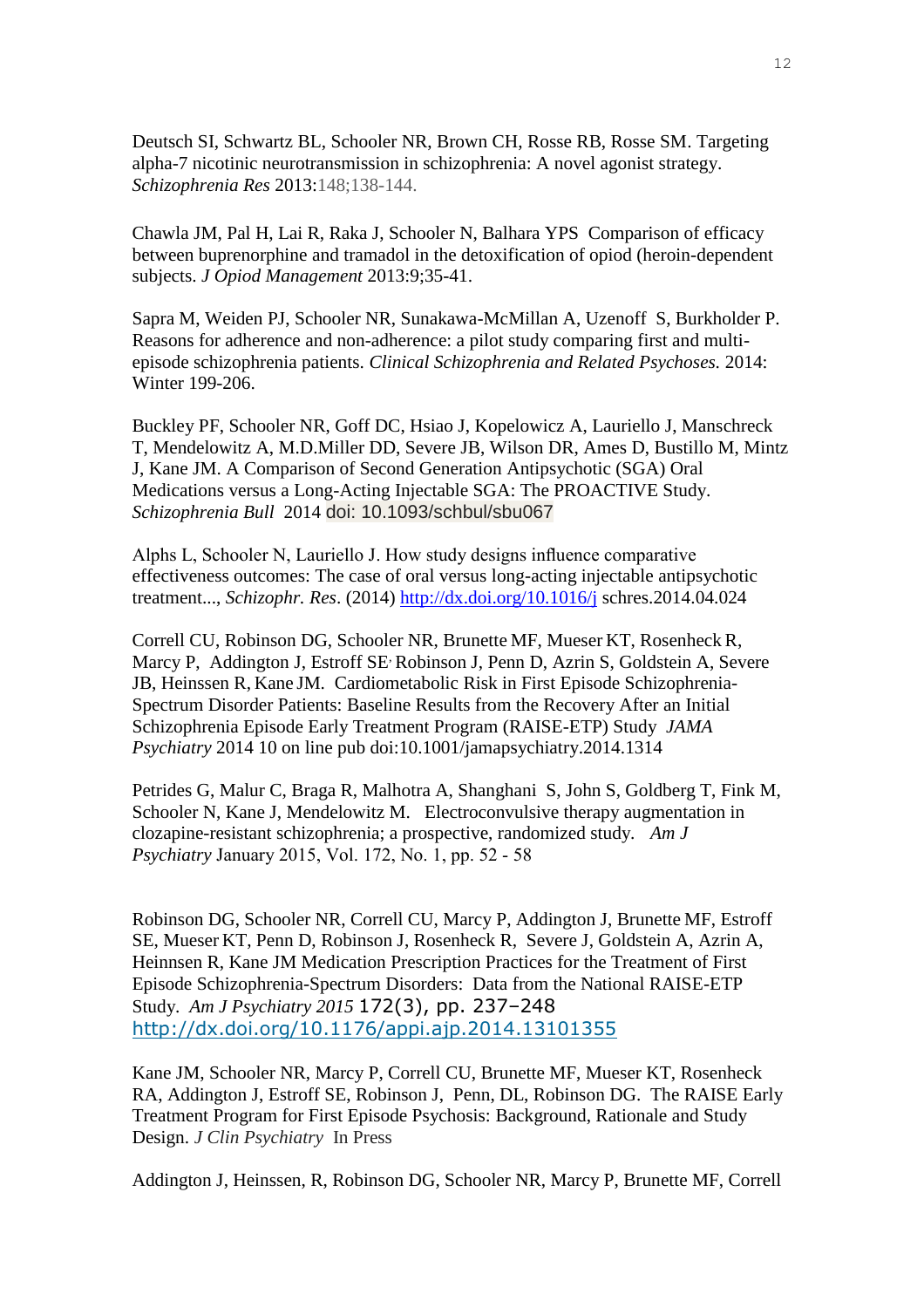CU, Estroff S, Mueser KT, Penn D, Robinson J, Rosenheck RA, Azrin S, Goldstein A, Severe J, Kane JM. Duration of Untreated Psychosis in U.S. Community Treatment Settings *Psychiatric Services* In Press

Schooler NR, Buchanan RW, Laughren, Leucht S, Nasrallah HA, Potkin SG, Abi-Saab D,Galani Berardo Bugarski-Kirola D, Blaettler, Edgar CJ, Nordstroem A-L, O'Gorman C, Garibaldi G. Defining therapeutic benefit for people with schizophrenia: Focus on negative symptoms. *Schizophrenia Res.* 2015 In Press

## **BOOKS, CHAPTERS IN BOOKS, REVIEW ARTICLES AND NON-PEER REVIEWED JOURNAL ARTICLES:**

Boothe HH, Schooler NR, and Goldberg SC. Brief social history for studies in schizophrenia: an announcement of a new data collection instrument. Psychopharmacology Bulletin, 1972, 8:23-44.

Hogarty GE, Goldberg SC, and Schooler NR. Drugs and sociotherapy in the aftercare of schizophrenia: a review. In: Drugs in Combination with Other Therapies (Greenblatt M, ed) Grune and Stratton, New York, 1975, 1-12.

Schooler NR, Sakalis G, Chan TL, Gershon S, Goldberg SC, and Collins P. Chlorpromazine metabolism and clinical response in acute schizophrenia: a preliminary report. In: Pharmacokinetics of Psychoactive Drugs (Gottschalk L & Merlis S, eds.) Spectrum Publ., New York, 1976, 199-219.

Schooler NR. Antipsychotic drugs and psychological treatment in schizophrenia. In: Psychopharmacology -- A Generation of Progress. (Lipton MA, DiMascio A, and Killam KF, eds.) Raven Press, New York, 1978, 1155-1168.

Schooler NR, Collins PF, and Sakalis G. Statistical strategies for prediction of clinical response: performance tests as predictors of symptom reduction in psychopathology. Psychopharmacology Bulletin,1978, 14:86-88.

Schooler NR, Hogarty GE, and Weissman MD. Social Adjustment Scale II (SAS). In: Resource materials for Community Mental Health Program Evaluations, edited by W.P. Hargreaves, C.C. Attkisson and J.E. Sorenson, US Department of Health, Education and Welfare, Rockville, MD, 1979, 290-302.

Levine J, Schooler NR, Severe J, Escobar J, Gelenberg A, Mandel M, Sovner R, and Steinbook R. Discontinuation of oral and depot fluphenazine in schizophrenic patients after one year of continuous medication. In: Long-term Effects of Neuroleptics: Pharmacological Basis and Clinical Implications. (Cattabeni et al, eds.) Raven Press, New York, 1980, 483-493.

Schooler NR. Placebo effect: From control to experimental condition. In:Perspectives in Schizophrenia Research. (Baxter C and Melnechuk T, eds.) Raven Press, New York, 1980, 389-395.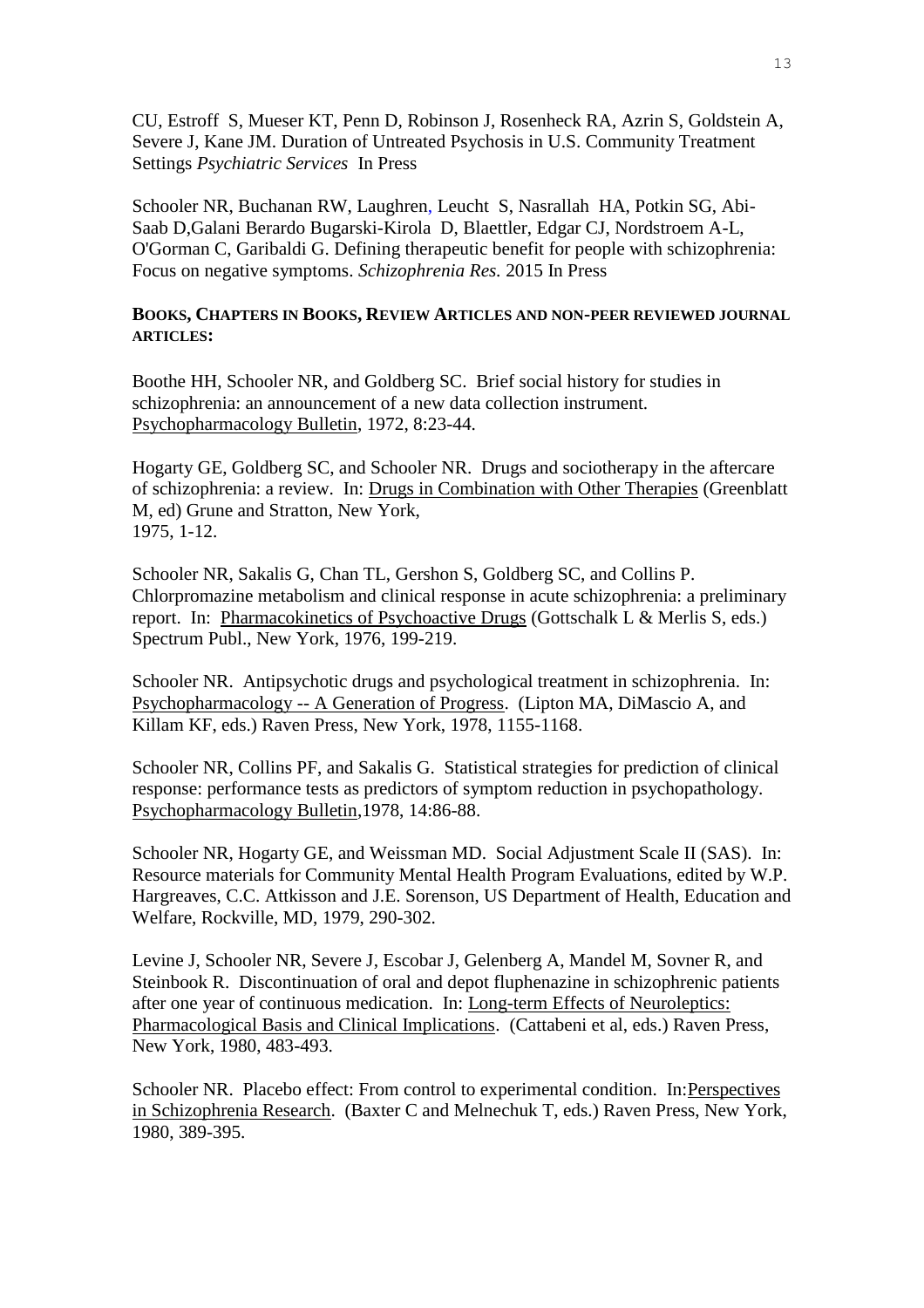Levine J, and Schooler NR. Some epidemiological considerations in the design, conduct and intepretation of clinical trials of psychopharmacologic agents. In: Epidemiological Impact of Psychotropic Drugs. (Tognoni G, Bellantuono C, and Lader M, eds.) Elsevier/North-Holland, Biomedical Press, 1981, 377-390.

Schooler NR, Severe J, Levine J, Escobar J, Gelenberg A, Mandel M, Sovner R, and Steinbook R. Der abbruch der neuroleptischen behandlung bei schizophrenen patienten und dessen einfluz auf ruckfalle und auf symptome der spatdyskinesie. In: Ergebnisse der Psychiatrischen Therapreforschung (Kryspin-Exner K, Hinterhuber H, and Schubert H eds.) F.K. Schattauer Verlag, Stuttgart, 1982, 217-234.

Schooler NR. Discussion: Alternative drug treatment strategies in schizophrenia. In: Drug Maintenance Strategies in Schizophrenia (Kane JM, ed.). American Psychiatric Press, Inc., Washington, DC, 1984, 83-90.

Schooler NR, and Severe JB. Efficacy of drug treatment for chronic schizophrenic patients. In: The Chronically Mentally Ill: Research and Services, (Mirabi M, ed.). SP Medical and Scientific Books, New York, 1984, 125-142.

Schooler NR. Treatment of schizophrenia: maintenance strategies and pharmacologic tactics. In: Controversies in Schizophrenia (Alpert M, ed.). Guilford Press, New York, 1985, 366-380.

Schooler NR. Symptoms of psychopathology as predictors of relapse in schizophrenia. In: Predictors of Relapse in Schizophrenia (Lieberman JA and Kane JM, eds.). American Psychiatric Press Inc., Washington DC, 1986, 33-46.

Schooler NR, and Hogarty GE. Medication and psychosocial strategies in the treatment of schizophrenia. In: Psychopharmacology, The Third Generation of Progress (Meltzer H, ed.). Raven Press, New York, 1987, 1111-1119.

Keith SJ and Schooler NR. Treatment of Schizophreniform Disorder. In: Treatment of Psychiatric Disorders (Karasu TB, ed.), American Psychiatric Association, Washington, DC, 1989, 1666-1676.

Schooler NR, and Keith SJ. Role of Medications in Psychosocial Treatment. In: Handbook of Schizophrenia Volume 4: Psychosocial Treatment of Schizophrenia (Herz MI, Keith SJ and Docherty JP, eds.) Elsevier Science Publishers B.V., Biomedical Division, 1990, 45-67.

Schooler NR, Keith SJ, Severe JB, Matthews S. Behandlungsstrategien bei Schizophrenie: Entwicklung einer Langzeitstudie. In H Hinterhuber, F Kulhankek, WW Fleischhacker (Eds), Kombination therapeutischer Strategien bei schizophrenen Erkrankungen. Friedr. Vieweg Verlag, Braunschweig: Wiesbaden 1990, 131-160.

Keith SM, Matthews SM, Schooler NR. A review of psychoeducational family approaches. In: Advances of Neuropsychiatry and Psychopharmacology, Volume 1: Schizophrenia Research (Tamminga CA and Schulz SC, Eds.) Raven Press, Ltd., New York, 1991, 247-254.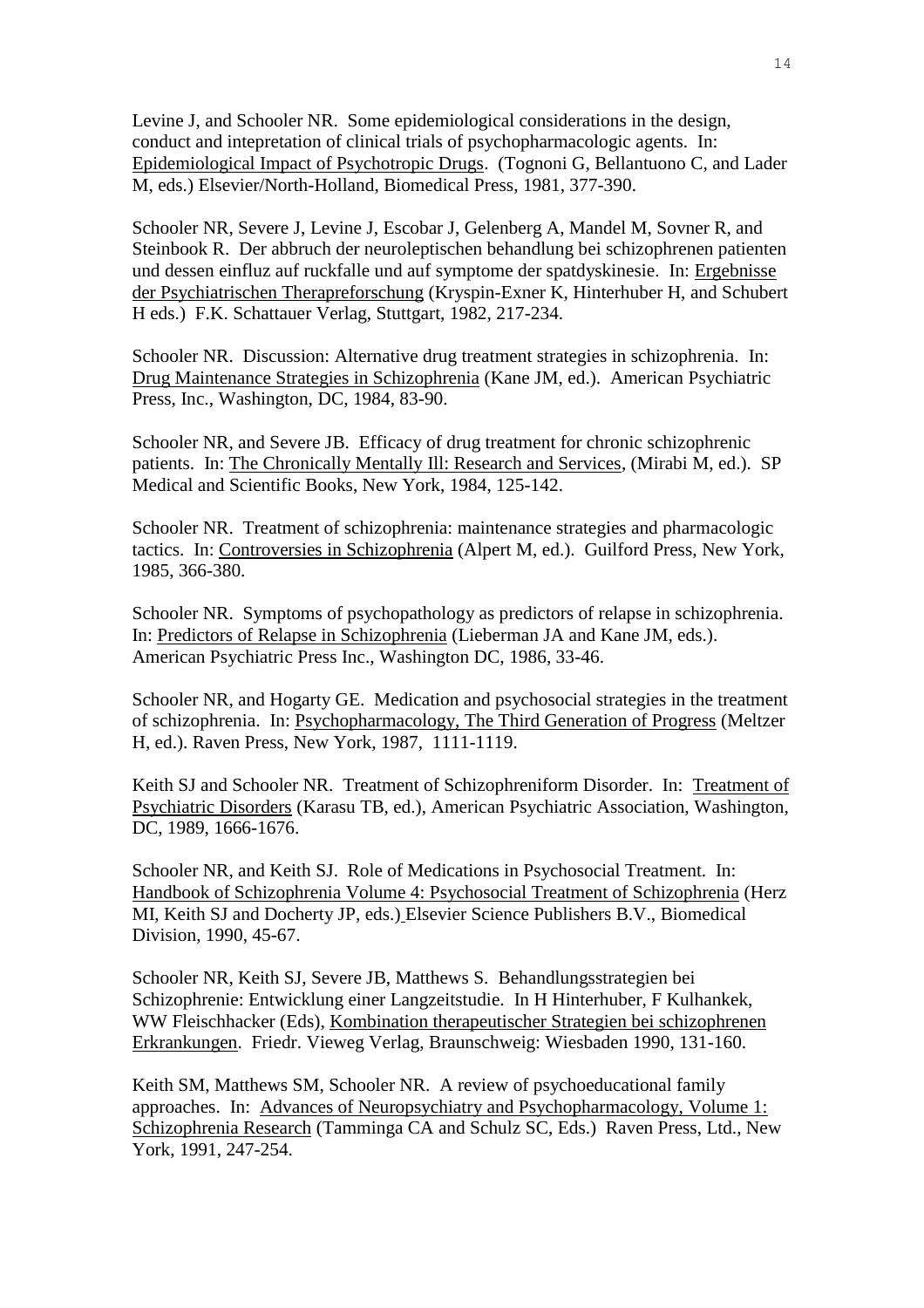Keith SJ, Schooler NR. Psychosocial and psychotherapeutic strategies for long-term treatment of schizophrenia. In: International Review of Psychiatry (Costa e Silva JA, Nadelson CC, eds.). American Psychiatric Press, Inc., Washington, DC, 1993, pp 229- 262.

Schooler NR. Anti-psychotic medications and schizophrenia: Their effects in acute and maintenance treatment of the illness. In: Schizophrenia: Origins, Processes, Treatment, and Outcome (Cromwell RL. & Snyder CR Eds.) Oxford University Press, New York, 1993, pp 284-295.

Schooler NR, Rickels, K (Eds.) Section III. Specific Patient Groups: Application of General Methodologic Principles. In: Clinical Evaluation of Psychotropic Drugs (Prien RF, Robinson DS Eds.) Raven Press, 1994.

Kane JM, Schooler NR, Marder SR, Simpson GM, Casey DE. Methods for Clinical Evaluation of Pharmacologic Treatments of Schizophrenia. In: Clinical Evaluation of Psychotropic Drugs (Prien RF, Robinson DS Eds.) Raven Press, 1994, pp 345-372.

Kaufmann CL, Schulberg HC, Schooler NR. Self-help group participation among people with severe mental illness. In Prevention in Human Services, The Haworth Press, Inc., 1994, pp 315-331.

\*\*\*Robinson DS, Schooler, NR. Clinical Study Design - Critical Issues. In: Psychopharmacology: the Fourth Generation of Progress CD:ROM (Bloom FE and Kupfer DJ eds). 1997, In press.

\*\*\*Schooler NR, Baker RW. Providing quality care in the context of clinical research. In: Informed Consent: A Resource Manual for Investigators (Pincus HA ed), American Psychiatric Press, Inc. 1997, In press.

Schooler NR. Group comparisons: Randomized designs. In: Comprehensive Clinical Psychology (Bellack AS and Hersen M eds), Elsevier Science, 1998, pp47-61.

Schooler NR. Research and Methods (Volume 3 - Schooler NR ed). In: Comprehensive Clinical Psychology (Bellack AS and Hersen M eds), Elsevier Science, 1998, pp1-380.

Schooler NR, Baker RW. Providing quality care in the context of clinical research. In: Ethics in Psychiatric Research: A Resource Manual for Human Subjects Protection (Pincus HA, Lieberman JA, and Ferris S eds), American Psychiatric Press, Inc., Washington, DC, 1999, pp 61-80.

Robinson DS, Schooler NR. Clinical Study Design - Critical Issues. In: Psychopharmacology: the Fourth Generation of Progress CD:ROM (Bloom FE and Kupfer DJ eds). 1999.

Schooler NR, Chengappa KNR. Adverse effects measures. In: Handbook of Psychiatric Measures (Rush AJ, Pincus HA, First MB et al eds). American Psychiatric Association, Washington CD, 2000, pp 151-168.